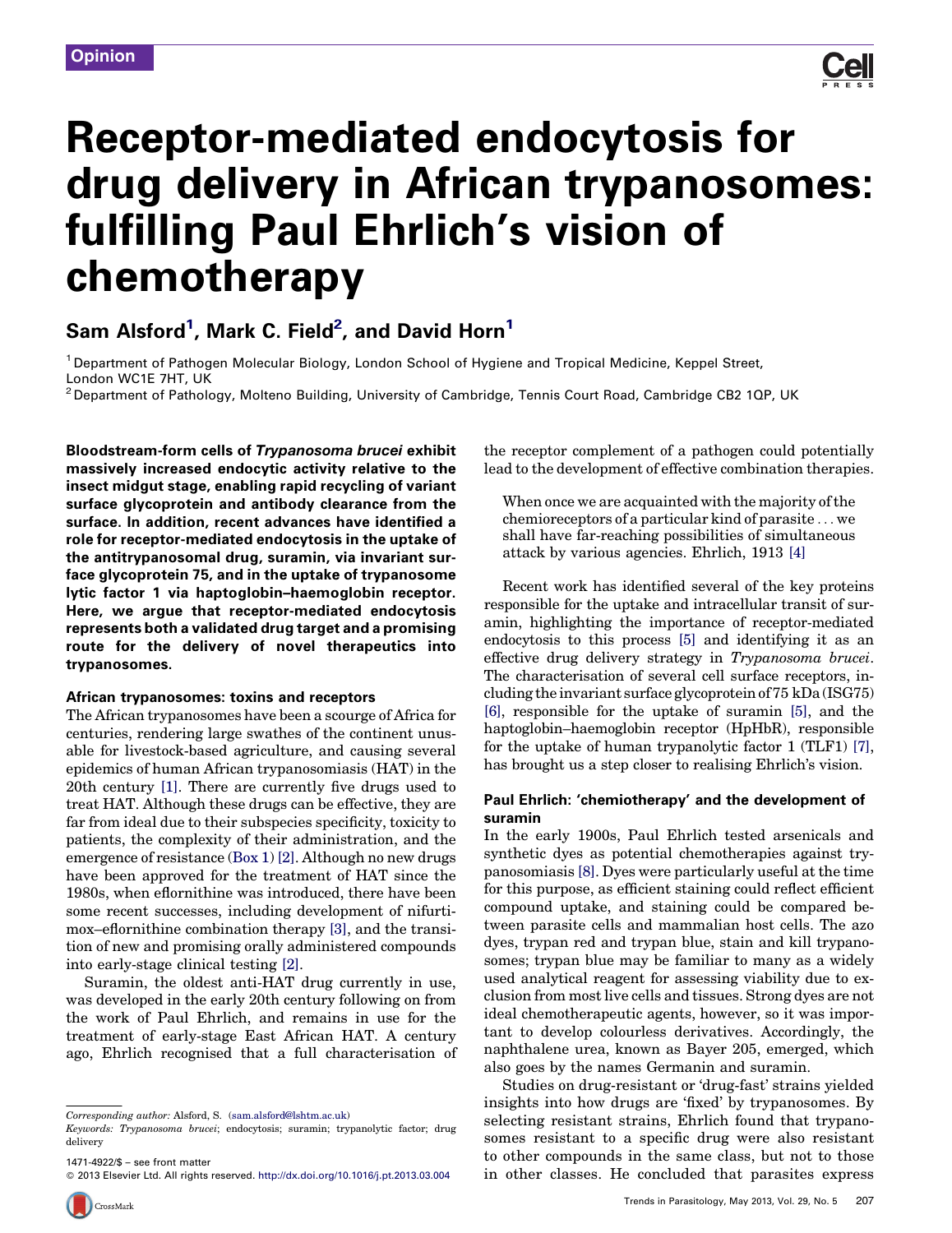### <span id="page-1-0"></span>Box 1. Anti-HAT chemotherapy: the need for new therapeutic approaches

HAT is generally regarded as fatal if left untreated, and due to parasite antigenic variation it is unlikely that a vaccine will be developed against T. brucei. Hence, effective chemotherapy is essential. Although there are five drugs available for treatment of HAT, efficacy is limited by subspecies and disease-stage specificity, as well as toxicity and complex administration requiring hospitalisation [\[2\]](#page-4-0). Pentamidine and suramin are used to treat stage one T. b. gambiense and T. b. rhodesiense, respectively. Eflornithine is used to treat late-stage T. b. gambiense, whereas melarsoprol is the only drug effective against both forms of the parasite during late-stage HAT. Nifurtimox, originally used to treat Chagas disease, is now used in combination with eflornithine to treat late-stage T. b. gambiense HAT; the reduced dosing required with nifurtimox–eflornithine combination therapy (NECT) has led to greater patient compliance [\[3\]](#page-4-0). Treatment failures have been documented for all available HAT therapies, although these do not necessarily indicate the presence of bona fide drug-resistant parasites, as mis-staging of disease and patient compliance will impact treatment efficacy. However, melarsoprol-resistant trypanosomes have been identified in the field [\[47\]](#page-5-0), and parasites resistant to any of the available drugs can be easily generated in the laboratory. All of these factors highlight the pressing need to develop new, more effective therapies.

'different specific chemioreceptors' that bind these drugs, with reduction in drug affinity explaining the class-specific resistance [\[4\]](#page-4-0).

Ehrlich recognised the importance of identifying the 'chemioreceptors' responsible, stating that a complete knowledge of all possible receptors was an essential component of any successful treatment – the more receptors identified, the greater the possibility of a successful chemotherapy. He concluded that the first necessary condition of a specific therapy must be an affinity for a parasite receptor, the second being toxicity. Thus, Ehrlich suggested a 'poisoned arrow' with haptophoric and toxophoric groups for receptor binding and poisoning, respectively. It was these, and related studies, that formed the foundations for the guiding principles of the receptor concept and its importance to chemotherapy [\[4,8\]](#page-4-0). This 100-year-old view still reflects the key principles of modern chemotherapy and, in our opinion, these principles can now be more effectively applied, given our current knowledge of several of these receptors and the downstream mechanisms for trafficking drugs and other toxins in T. brucei.

### Human trypanolytic factors and the endocytic system

Although two subspecies of T. brucei, Trypanosoma brucei rhodesiense (T. b. rhodesiense) and Trypanosoma brucei gambiense (T. b. gambiense), cause disease in humans, serum trypanolytic factors (TLFs) confer resistance against other African trypanosomes, including Trypanosoma brucei brucei (T. b. brucei) and Trypanosoma congolense [\[9\]](#page-4-0). TLFs come in two forms, TLF1, a component of high-density lipoprotein [\[10,11\]](#page-4-0), and TLF2, an IgM/apolipoprotein-A1 complex [\[12,13\].](#page-4-0) Apolipoprotein-L1 (apoL1) is present in both complexes [\[14\]](#page-4-0) and is responsible for trypanolysis due to the formation of pores in the lysosomal membrane of the parasite and subsequent osmotic swelling [\[14,15\]](#page-4-0). TLF1 also contains haptoglobin-related protein, and it is via the interaction between this protein and the T. brucei HpHbR in the flagellar pocket membrane that TLF1 is able to enter the parasite, delivering its lytic cargo into the endocytic system and ultimately the lysosome [\[7,16\].](#page-4-0) Therefore, according to Ehrlich's scheme, haptoglobin-related protein represents the haptophoric group and apoL1 represents the toxophoric group [\[4\].](#page-4-0) It is unknown how TLF2 enters the cell [\[17\],](#page-4-0) but it has been postulated that entry may be via low-affinity binding to the variant surface glycoprotein (VSG) coat, whose abundance, rapid turnover, and recycling through the endocytic system may explain the efficiency of TLF2-mediated killing [\[9\].](#page-4-0)

The African trypanosomes have used multiple strategies to circumvent the innate immunity conferred by TLF and apoL1, resulting in the modification of its endocytic system to either limit TLF1 uptake or to prevent apoL1 interacting with the lysosomal membrane. T. b. *rhodesiense* expresses serum resistance-associated antigen, or SRA, a truncated VSG [\[18\]](#page-4-0), which is localised in the endocytic system where it is able to interact with apoL1 and prevent its lytic effect [\[19,20\].](#page-4-0) T. b. gambiense has evolved at least three mechanisms to avoid lysis by TLF1: group 1 parasites have (i) specific amino acid substitutions in HpHbR [\[21,22\]](#page-4-0) and (ii) exhibit reduced HpHbR expression [\[23\]](#page-4-0), leading to reduced TLF1 binding and uptake; and (iii) group 2 parasites, although they take up and traffic TLF1 to the lysosome, are resistant to its effects [\[24\].](#page-4-0) Exposure over millennia to this parasite has led to the evolution of apoL1 variants in West African populations, capable of lysing T. b. rhodesiense, although atthe cost of a higher propensity to develop kidney disease [\[25\]](#page-4-0). Recognising the power of TLF1 as a parasite toxin, researchers have now joined forces with the innate immune system in the arms race against the African trypanosome. For example, truncated apoL1-conjugated nanobodies internalised via VSG endocytosis [\[26\]](#page-4-0), and apoL1 variants that are no longer neutralised by SRA [\[27\],](#page-4-0) represent potent antitrypanosomal treatments in experimental

## Box 2. RITseq and screening RNAi libraries for toxin efficacy determinants

The T. brucei RNAi library, developed in the Englund laboratory and first used in procyclic insect-stage cells [\[48\],](#page-5-0) has recently been imported into the bloodstream-stage parasite [\[38\].](#page-4-0) Using primers specific for common sequences flanking the integrated RNAi expression cassette, the RNAi targets remaining within a population following selection can be identified either by PCR and sequencing of individual products [\[49\],](#page-5-0) or high-throughput sequencing [\[5\].](#page-4-0) This allows for rapid identification of proteins critical to the efficacy of the selective agent.

The power of this approach is 2-fold. Firstly, it provides an unbiased loss-of-function approach to assess the contribution of virtually the full T. brucei gene complement to the efficacy of any selective agent. Secondly, even proteins regarded as essential to parasite survival can be identified if the effect of their depletion on parasite growth is outweighed by the advantage gained under selection. For example, depletion of AP-1, p67, or cathepsin-L all generate significant growth defects in cultured bloodstream-form T. brucei [\[5,33,50\]](#page-4-0); however, all three were identified by selection of the RNAi library in suramin and were subsequently confirmed as contributing to suramin efficacy [\[5\].](#page-4-0) We were able to identify the role of such proteins in suramin uptake because, although the targeting fragments in the RNAi library have an average length of  $\sim$  600 bp, their length actually ranges from  $\sim$ 100 bp to  $\sim$ 2 kbp; the shorter the fragment that overlaps the mRNA, the less the target mRNA is thought to be depleted, meaning that the contribution of otherwise essential proteins to a process can be observed.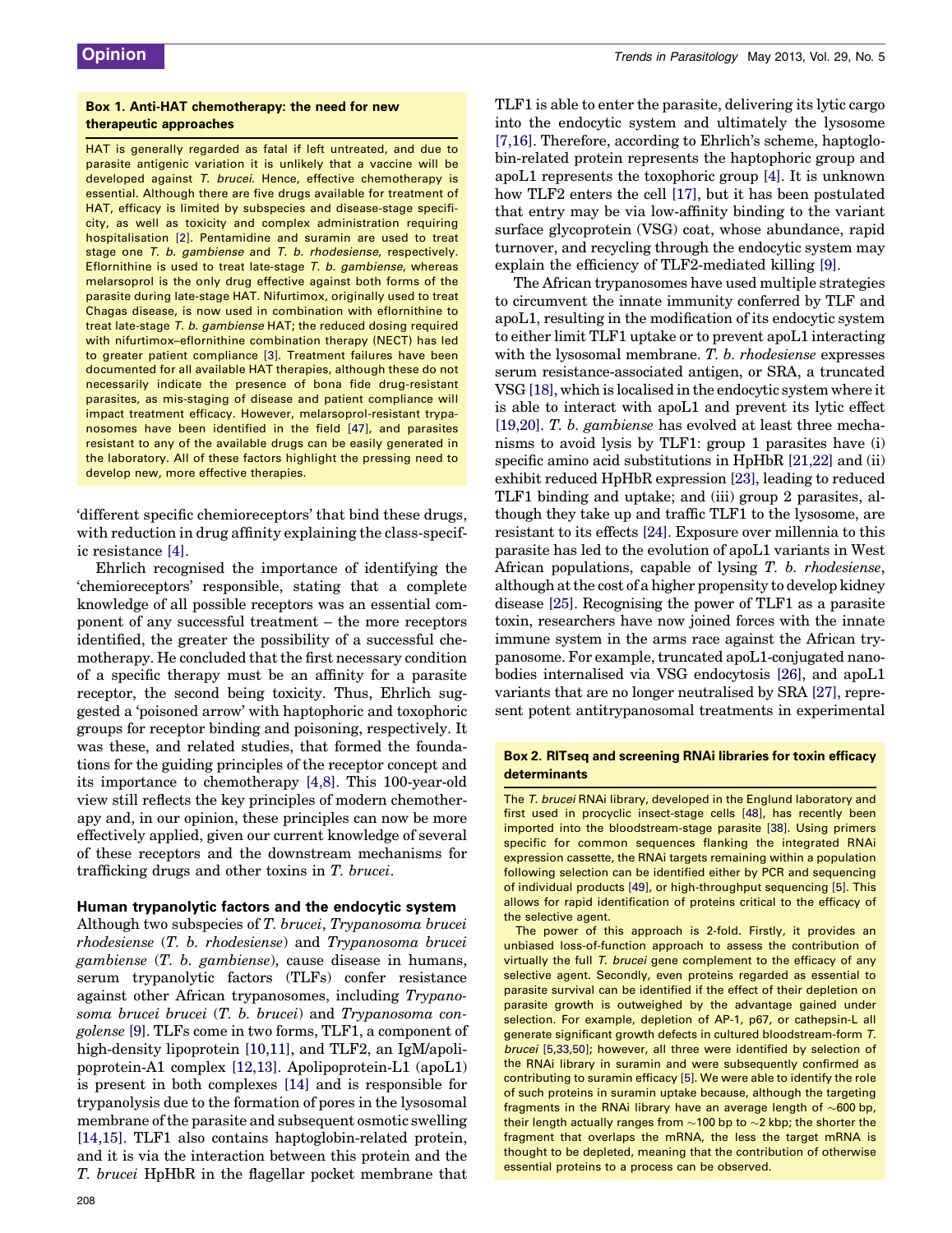<span id="page-2-0"></span>infections. Several other approaches have also been suggested, including the attachment of surrogate ligands to TLF1 and the development of SRA-binding inhibitors, thus bypassing the need for TbHpHbR and enabling apoL1 to access the lysosomal membrane [\[28\].](#page-4-0)

#### Suramin: uptake and intracellular transit

Suramin is a highly charged molecule, preventing it from simply entering the cell by passive diffusion. The charged nature also gives suramin a high affinity for serum proteins, resulting in one of the longest in vivo half-lives of any drug [\[29\].](#page-4-0) Indeed, suramin binding to low-density lipoprotein (LDL) and receptor-mediated endocytosis was proposed for suramin uptake by T. brucei 20 years ago [\[30\]](#page-4-0), although there is evidence for a non-LDL route of uptake in insect-stage cells [\[31\]](#page-4-0). More recently, high-throughput sequencing of a suramin-selected RNAi library ([Box](#page-1-0) 2) identified a cohort of proteins contributing to drug efficacy [\[5\].](#page-4-0) Principal amongst these were the invariant surface glycoprotein, ISG75, proteins influencing its copy number, and several components of the endocytic apparatus, including AP-1 (adaptin complex-1), GLP-1 (Golgi/lysosomal protein-1), EMP70 (endosomal membrane protein 70), MFST (major facilitator superfamily transporter), p67 (major lysosomal glycoprotein), and cathepsin-L (Figure 1).

The identification of a substantial cohort of endosomal genes is consistent with a model whereby ISG75 acts as a major receptor for suramin (or the serum component to which it is bound) delivering the drug into the degradative arm of the endocytic pathway [\[5\].](#page-4-0) We speculate that suramin is delivered to the lysosome by either the serum protein carrier being cleaved by cathepsin-L upon reaching the lysosome or ISG75 being degraded at the late endosome. Once free, suramin may inhibit lysosomal enzymes and may also escape into the cytoplasm via the MFST channel, resulting in inhibition of other cellular processes.

#### Exploiting receptor-mediated endocytosis for toxin delivery

Both TLF and suramin enter T. brucei by receptor-mediated endocytosis and, in common with suramin, TLF efficacy probably depends upon multiple factors, not limited to the presence of a surface receptor, but encompassing the many proteins regulating and constituting the endocytic system of the parasite. The efficacy of these two trypanocides may be influenced by overlapping cohorts of proteins. Indeed, the lysosomal protein, p67, has been shown to contribute to T. b. brucei human serum susceptibility [\[32,33\]](#page-4-0) and suramin efficacy [\[5\]](#page-4-0). At present, other than HpHbR and the importance of the acidic environment in the lysosome [\[7,15\]](#page-4-0), the parasite intrinsic determinants of TLF efficacy are largely unknown. Selecting the bloodstream-form T. brucei RNAi library in normal human serum will reveal the proteins that contribute to the trypanocidal action of TLF, including components of the endocytic system.

As outlined above, many determinants of suramin efficacy are now known. The invariant surface glycoproteins, including ISG75, probably constitute the major proteins being trafficked through the degradative arm ofthe endocytic pathway ([Box](#page-3-0) 3) [\[34–36\]](#page-4-0). This may explain



Figure 1. The *Trypanosoma brucei* endosomal apparatus and suramin uptake. The locations of suramin efficacy determinants are shown. ISG75 is shown at the flagellar pocket and early and late endosomes. The established marker for the trypanosome lysosome, p67, is well characterised, and cathepsin-L and the major facilitator superfamily transporter (MFST) have been localised to the same compartment [\[5\]](#page-4-0). At least two proteins are associated with the endocytic pathway to the lysosome, the trypanosome orthologues of EMP70 and myotubularin; the former may participate at both early and late points in the endosomal system [\[51\],](#page-5-0) whereas myotubularin in higher eukaryotes is known to associate with phosphatidylinositol phosphate-5, placing it most probably at the early endosome in trypanosomes [\[52\].](#page-5-0) Three gene products that associate with the post-Golgi/endosome/lysosomal network were also identified: all four subunits of TbAP-1, TbVps5, and GLP-1. TbAP-1 mediates transport from the Golgi complex; although a role for lysosomal delivery has been reported, this does not seem to affect p67 and its precise function remains unclear [\[50,53\]](#page-5-0). GLP-1 is a protein of unknown function, but it has been localised to both Golgi-associated membranes and the lysosome, suggesting a role in trafficking between these compartments [\[54\],](#page-5-0) whereas TbVps5 is a component of retromer, which mediates transport between the Golgi and late endosomal system. In trypanosomes, TbVps5 seems to preferentially affect ISG75 degradation, rather than ISG65, and is primarily located at late endosomal compartments, rather than the lysosome [\[39\].](#page-4-0) Not shown are ubiquitin hydrolases, which are likely to be cytoplasmic, and mediate their effects via modulation of ISG75 copy number. '\*' designates locations based solely on analogy with orthologues in other organisms, and no data are available for trypanosomes at this time. TbKIFC1 is associated with acidocalcisomes, with no evidence for a function within the endosomal apparatus. However, these data are based on mainly chemical biology approaches, and therefore should be treated with caution [\[55\]](#page-5-0).

why suramin (as well as trypan blue, which is excluded from most other cell types) can enter T. brucei. Although there is probably >500-fold more VSG than ISG on the surface of the African trypanosome, and the VSG is endocytosed at a high rate [\[37\],](#page-4-0) both VSGs and ISGs may represent a pathway into the cell that could be exploited for therapy.

It is curious that only ISG75, and not ISG65, was identified following suramin selection; this is unlikely to be a false negative as previous analysis suggests that, in culture at least, ISG65 is nonessential, and hence unlikely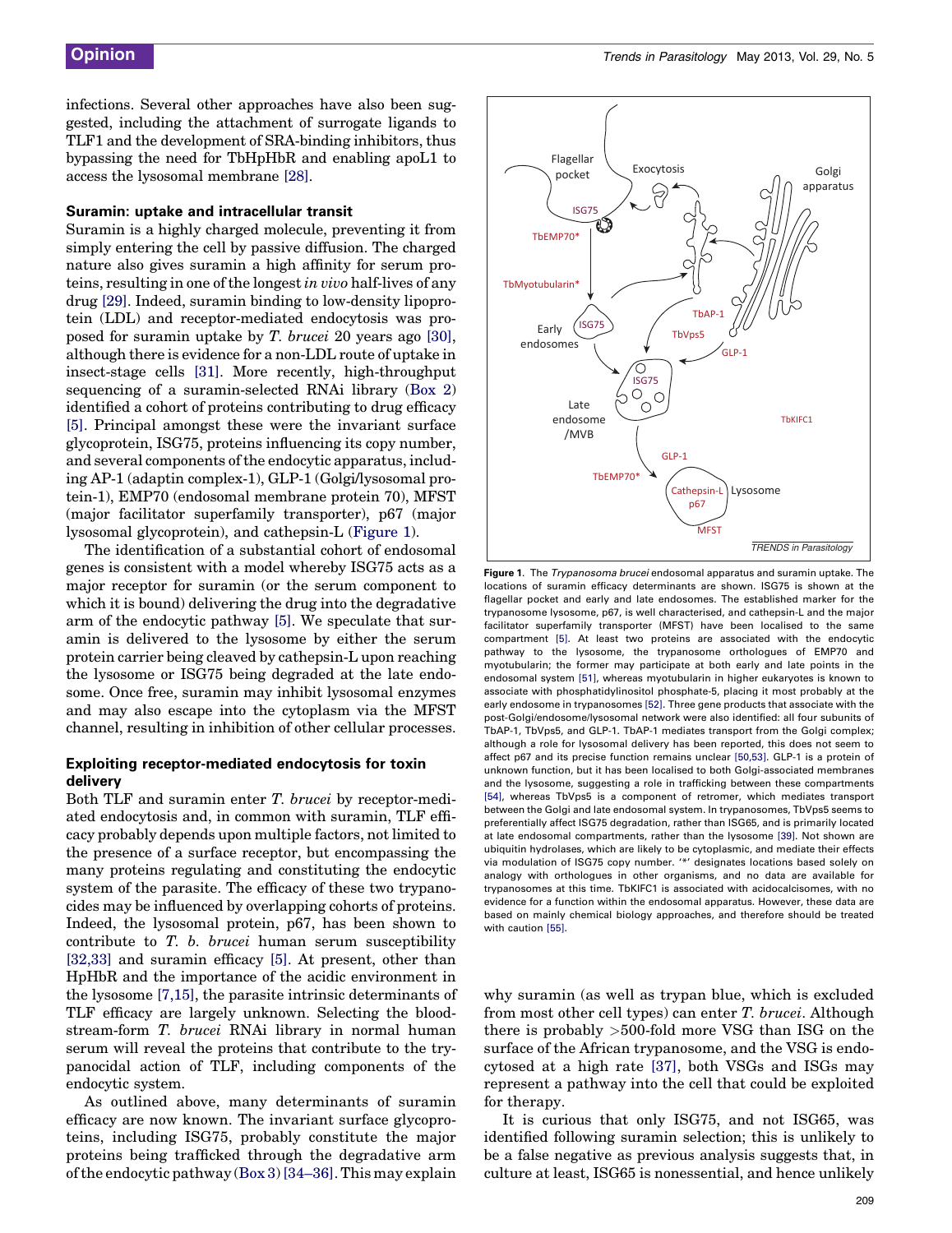#### <span id="page-3-0"></span>Box 3. Eyeing up the Big Eye: the endocytic apparatus of African trypanosomes

The endocytic apparatus of all trypanosomatids is focused at the flagellar pocket, a small invagination towards the posterior pole of the cell, which provides a sheath around the flagellum as it enters the cell body. Many intracellular compartments, including the endosomes, are maintained in a close, coordinated manner at the same pole of the cell as the pocket [\[46\]](#page-5-0). All evidence indicates that the flagellar pocket membrane is the exclusive site for endocytic activity, and all endocytosis is clathrin-mediated in trypanosomes, with a number of specialisations that may serve to facilitate an extremely high flux in the bloodstream form [\[56\]](#page-5-0). These specialisations include the loss of the AP-2 sorting complex and dynamin from the endocytic apparatus in bloodstream stages. VSGs can be rapidly taken up by the endocytic system and recycled back to the cell surface, a process which we and others have suggested acts as an adjunct to antigenic variation [\[57\].](#page-5-0) Rapid endocytosis allows removal from the surface and subsequent degradation of surface-bound antibodies, but efficient recycling maintains an intact VSG coat [\[58\]](#page-5-0).

The molecular atlas of the endocytic apparatus indicates that trypanosomes have a conventional, although simplified, endocytic system, consisting of early, sorting, and late endosomal compartments, together with a multivesicular body (MVB)/ESCRT system for the sorting of ubiquitylated proteins, and a terminal lysosome for degradation ([Figure](#page-2-0) 1). Most recently, studies of 65 and 75 kDa transmembrane domain ISG families revealed that these molecules are

to have been excluded by the screen [\[38\].](#page-4-0) Notably, both ISG65 and ISG75 are type I trans-membrane domain proteins with similar copy numbers, are comparatively similar in architecture, and rapidly turned over by related ubiquitylation-dependent pathways [\[36\]](#page-4-0). Recent data suggest differences betweenthe trafficking of ISG65 and ISG75. Knockdown of TbVps5, part of the retromer complex involved in transport between late endosomes and the Golgi complex, has a stabilising effect on ISG75 but not ISG65 [\[39\].](#page-4-0) Conversely, knockdown of RME-8, which mediates late endosomal and recycling pathways, has a more profound effect on ISG65 than ISG75 turnover [\[34\].](#page-4-0) Additionally, ISG75 has a shorter half-life [\[36\].](#page-4-0) These data suggest that ISG65 and ISG75 trafficking is nonequivalent. Furthermore, the retention of these two gene families across the African trypanosomes is evidence that they are nonredundant. It is unknown what features of ISG75, compared with ISG65, determines its ability to interact with and mediate the toxicity of suramin. Also, it is unknown whether there is an additional suramin receptor beyond ISG75.

Regardless of the precise cellular mechanisms behind the role of ISG75 in suramin accumulation by T. brucei, these data indicate that ISG75 (and ISG65) represents a novel means to access the parasite and deliver trypanocides. This has appeal, as the ISGs are specific to the parasite, and also is conceptually related to oncology therapies exploiting similarly novel or overexpressed antigens for clinical gain [\[40\].](#page-4-0) Most obviously, the design of compounds related to suramin or screened for binding to ISG75 (or even ISG65) may represent a targeted route by which novel trypanocidal drug entities can be identified. Several pre-existing trypanocides have been noted to possess similar properties to suramin [\[41\],](#page-4-0) and efforts are underway to determine if these compounds also enter the cell via ISG75, which would go part way towards justifying such a strategy.

A second, more complex route to utilise the ISGs is as a portal into the trypanosome for an immunotoxin. Again, both efficiently endocytosed and likely to be recycled; moreover, they are present at fairly high copy number ( $\sim$ 1 to 10  $\times$  10<sup>4</sup> per cell) [\[34\].](#page-4-0) Where these molecules differ from VSGs, however, is that their endocytosis is dependent on ubiquitylation [VSGs are glycosylphosphatidylinositol (GPI)-anchored proteins and hence cannot receive this modification] [\[36,59\].](#page-4-0) Both ISG65 and ISG75 are turned over rather rapidly, with half-lives of  $\sim$ 4 h, substantially shorter than VSGs, estimated as in excess of 30 h. The combination of high abundance and short half-life results in ISG65 and ISG75 being probably the major endocytic cargo trafficked through to the lysosome via the MVB, and potentially explains why one of them is involved in suramin sensitivity.

The extreme rate of bloodstream-form endocytosis also makes the pathway a potential Achilles' heel. Specifically, inhibition of endocytic activity by knockdown of various gene products results in rapid lethality due to enlargement of the flagellar pocket, a morphology referred to as Big Eye, due to the appearance of a phase light 'eye' in the cells [\[56\]](#page-5-0). Further, N-myristoyltransferase inhibitors also appear to target endocytosis, as they essentially phenocopy clathrin ablation [\[60\],](#page-5-0) and accumulation of specific nanobodies at the flagellar pocket membrane also elicits a Big Eye phenotype and rapid cell death, potentially due to de-energisation [\[43\].](#page-5-0) Hence, the endocytic pathway is a vulnerability in itself and offers a viable route into the parasite for trypanocidal compounds.

this is a strategy that has its origins in oncology, where efforts to deliver toxins (either small molecule drugs or peptide based) coupled to an antibody or antibody fragment have long been seen as 'magic bullets' [\[42\]](#page-5-0). The presence of VSGs, and the issue of antigenic variation, has impacted consideration of this as a strategy for treating African trypanosomiasis, but at least one study has demonstrated trypanocidal action of nanobodies directed towards VSG epitopes [\[26\].](#page-4-0) The poor level of characterisation of the remainder of the bloodstream stage surface proteome and identification of alternative surface proteins for targeting has been an additional barrier. It is clear that nanobodies against VSGs elicit rather violent trypanocidal actions [\[26,43\],](#page-4-0) indicating that these small molecules can efficiently access the flagellar pocket. The full exploitation of ISGs, which potentially avoids issues with antigenic variation, requires production of antibodies that recognise the protein while it is embedded in the VSG surface coat on living cells. This may be difficult to achieve, as the coat is conformationally distinctin live versus fixed parasites [\[44\]](#page-5-0), and although ISG65 can be recognised on living cells [\[45\]](#page-5-0), such an approach will require significant refinement before becoming a viable possibility. The use of nanobodies may provide superior access to invariant epitopes, offering an attractive strategy. Further, the ability of TLF1 and suramin to access the cell interior via TbHpHbR and ISG75, respectively, indicates that these receptors are accessible for the binding and intracellular delivery of toxins.

### Concluding remarks and future perspectives

A high rate of endocytosis is necessary for bloodstreamform T. brucei to maintain the VSG coat and remove bound antibodies [\[37\]](#page-4-0), thus preventing complement-mediated destruction. We propose exploitation of this Achilles' heel for drug delivery. This strategy could minimise the development of resistance through reduced drug uptake, as endocytosis is essential for parasite survival [\[46\]](#page-5-0); clearly, the development of drugs that bind essential receptors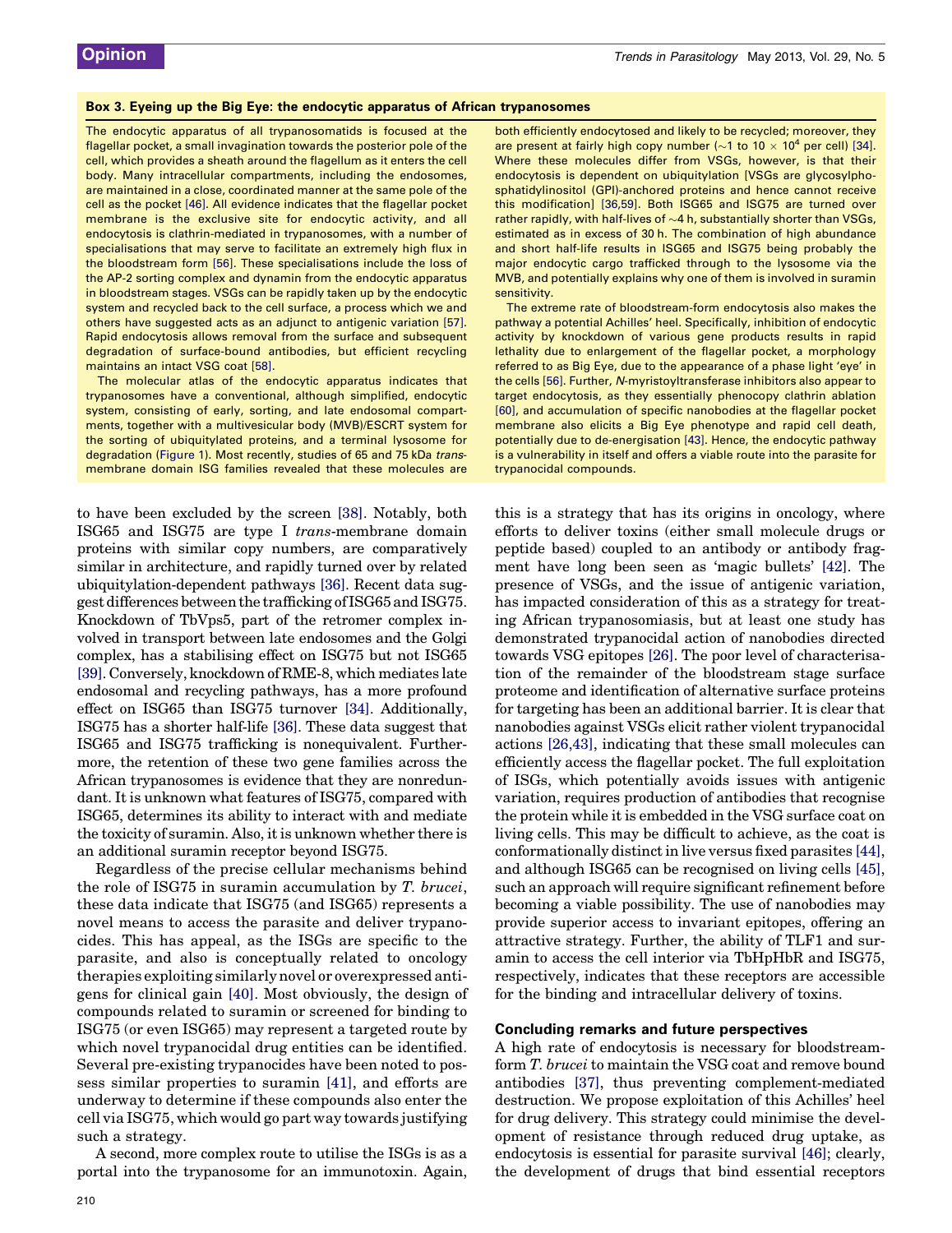<span id="page-4-0"></span>would be desirable in this regard. Alternatively, combination therapies may be used to minimise the development of resistance, and these should ideally bind different receptors and have different intracellular targets. A particular challenge is the development of selective drugs that are not toxic to the mammalian host. As each trypanosome receptor is expected to display an affinity for a particular host nutrient, it is likely that certain host receptors will also display affinity for these same factors. It will, therefore, be important to develop toxins with specific affinity for trypanosome receptors and/or with specific toxicity for trypanosomes. TLF clearly shows that selectivity is readily achievable, providing a precedent for the generation of further specific, drug-like ligands. There are some validated starting points in terms of known receptors, but an understanding of all exploitable trypanosome receptors and their ligands is also an important goal for future research.

#### Update

There may be multiple additional candidate target receptors identified in this study: [Jackson, A.P. et al. (2013) A cell-surface phylome for African trypanosomes. PLoS Negl. Trop. Dis. 7, e2121].

#### Acknowledgements

Work in the authors' laboratories is supported by the Wellcome Trust (SA, Institutional Strategic Support Fellowship; M.C.F., grant number 082813; D.H., grant number 093010/Z/10/Z) and the Medical Research Council (S.A., grant number MR/K011987/1; M.C.F., grant number MR/ K008749/1; D.H., grant number MR/K000500/1).

#### References

- 1 Steverding, D. (2008) The history of African [trypanosomiasis.](http://refhub.elsevier.com/S1471-4922(13)00038-X/sbref0005) Parasit. [Vectors](http://refhub.elsevier.com/S1471-4922(13)00038-X/sbref0005) 1, 3
- 2 Barrett, M.P. and Croft, S.L. (2012) Management of [trypanosomiasis](http://refhub.elsevier.com/S1471-4922(13)00038-X/sbref0010) and [leishmaniasis.](http://refhub.elsevier.com/S1471-4922(13)00038-X/sbref0010) Br. Med. Bull. 104, 175–196
- 3 Priotto, G. et al. (2009) [Nifurtimox–eflornithine](http://refhub.elsevier.com/S1471-4922(13)00038-X/sbref0015) combination therapy for second-stage African Trypanosoma brucei gambiense [trypanosomiasis:](http://refhub.elsevier.com/S1471-4922(13)00038-X/sbref0015) a multicentre, randomised, Phase III, [non-inferiority](http://refhub.elsevier.com/S1471-4922(13)00038-X/sbref0015) trial. Lancet 374, [56–64](http://refhub.elsevier.com/S1471-4922(13)00038-X/sbref0015)
- 4 Ehrlich, P. (1913) Address in pathology, on [chemiotherapy.](http://refhub.elsevier.com/S1471-4922(13)00038-X/sbref0020) Delivered before the Seventeenth [International](http://refhub.elsevier.com/S1471-4922(13)00038-X/sbref0020) Congress of Medicine. Br. Med. J. 2, [353–359](http://refhub.elsevier.com/S1471-4922(13)00038-X/sbref0020)
- 5 Alsford, S. et al. (2012) High-throughput decoding of [antitrypanosomal](http://refhub.elsevier.com/S1471-4922(13)00038-X/sbref0025) drug efficacy and [resistance.](http://refhub.elsevier.com/S1471-4922(13)00038-X/sbref0025) Nature 482, 232–236
- 6 Overath, P. et al. (1994) Invariant surface proteins in [bloodstream](http://refhub.elsevier.com/S1471-4922(13)00038-X/sbref0030) forms of [Trypanosoma](http://refhub.elsevier.com/S1471-4922(13)00038-X/sbref0030) brucei. Parasitol. Today 10, 53–58
- 7 Vanhollebeke, B. et al. (2008) A [haptoglobin–hemoglobin](http://refhub.elsevier.com/S1471-4922(13)00038-X/sbref0035) receptor conveys innate immunity to [Trypanosoma](http://refhub.elsevier.com/S1471-4922(13)00038-X/sbref0035) brucei in humans. Science 320, [677–681](http://refhub.elsevier.com/S1471-4922(13)00038-X/sbref0035)
- 8 Prull, C.R. (2003) Part of a [scientific](http://refhub.elsevier.com/S1471-4922(13)00038-X/sbref0040) master plan? Paul Ehrlich and the origins of his receptor concept. Med. Hist. 47, [332–356](http://refhub.elsevier.com/S1471-4922(13)00038-X/sbref0040)
- [Vanhollebeke,](http://refhub.elsevier.com/S1471-4922(13)00038-X/sbref0045) B. and Pays, E. (2010) The trypanolytic factor of human serum: many ways to enter the [parasite,](http://refhub.elsevier.com/S1471-4922(13)00038-X/sbref0045) a single way to kill. Mol. [Microbiol.](http://refhub.elsevier.com/S1471-4922(13)00038-X/sbref0045) 76, 806–814
- 10 Hajduk, S.L. et al. (1989) Lysis of [Trypanosoma](http://refhub.elsevier.com/S1471-4922(13)00038-X/sbref0050) brucei by a toxic subspecies of human high density [lipoprotein.](http://refhub.elsevier.com/S1471-4922(13)00038-X/sbref0050) J. Biol. Chem. 264, [5210–5217](http://refhub.elsevier.com/S1471-4922(13)00038-X/sbref0050)
- 11 Rifkin, M.R. (1978) [Identification](http://refhub.elsevier.com/S1471-4922(13)00038-X/sbref0055) of the trypanocidal factor in normal human serum: high density [lipoprotein.](http://refhub.elsevier.com/S1471-4922(13)00038-X/sbref0055) Proc. Natl. Acad. Sci. U.S.A. 75, [3450–3454](http://refhub.elsevier.com/S1471-4922(13)00038-X/sbref0055)
- 12 Raper, J. et al. (1999) [Characterization](http://refhub.elsevier.com/S1471-4922(13)00038-X/sbref0060) of a novel trypanosome lytic factor from human serum. Infect. Immun. 67, [1910–1916](http://refhub.elsevier.com/S1471-4922(13)00038-X/sbref0060)
- 13 Tomlinson, S. et al. (1995) [High-density-lipoprotein-independent](http://refhub.elsevier.com/S1471-4922(13)00038-X/sbref0065) killing of [Trypanosoma](http://refhub.elsevier.com/S1471-4922(13)00038-X/sbref0065) brucei by human serum. Mol. Biochem. [Parasitol.](http://refhub.elsevier.com/S1471-4922(13)00038-X/sbref0065) 70, 131–138
- 14 [Molina-Portela,](http://refhub.elsevier.com/S1471-4922(13)00038-X/sbref0070) M.P. et al. (2005) Trypanosome lytic factor, a subclass of high-density lipoprotein, forms [cation-selective](http://refhub.elsevier.com/S1471-4922(13)00038-X/sbref0070) pores in membranes. Mol. Biochem. [Parasitol.](http://refhub.elsevier.com/S1471-4922(13)00038-X/sbref0070) 144, 218–226
- 15 Perez-Morga, D. et al. (2005) [Apolipoprotein](http://refhub.elsevier.com/S1471-4922(13)00038-X/sbref0075) L-I promotes trypanosome lysis by forming pores in lysosomal [membranes.](http://refhub.elsevier.com/S1471-4922(13)00038-X/sbref0075) Science 309, 469–472
- 16 Vanhollebeke, B. et al. (2007) Distinct roles of [haptoglobin-related](http://refhub.elsevier.com/S1471-4922(13)00038-X/sbref0080) protein and [apolipoprotein](http://refhub.elsevier.com/S1471-4922(13)00038-X/sbref0080) L-I in trypanolysis by human serum. Proc. Natl. Acad. Sci. U.S.A. 104, [4118–4123](http://refhub.elsevier.com/S1471-4922(13)00038-X/sbref0080)
- 17 Bullard, W. et al. (2012) [Haptoglobin–hemoglobin](http://refhub.elsevier.com/S1471-4922(13)00038-X/sbref0085) receptor independent killing of African [trypanosomes](http://refhub.elsevier.com/S1471-4922(13)00038-X/sbref0085) by human serum and [trypanosome](http://refhub.elsevier.com/S1471-4922(13)00038-X/sbref0085) lytic factors. Virulence 3, 72–76
- 18 Xong, H.V. et al. (1998) A VSG expression [site-associated](http://refhub.elsevier.com/S1471-4922(13)00038-X/sbref0090) gene confers resistance to human serum in [Trypanosoma](http://refhub.elsevier.com/S1471-4922(13)00038-X/sbref0090) rhodesiense. Cell 95, [839–846](http://refhub.elsevier.com/S1471-4922(13)00038-X/sbref0090)
- 19 Stephens, N.A. and Hajduk, S.L. (2011) Endosomal [localization](http://refhub.elsevier.com/S1471-4922(13)00038-X/sbref0095) of the serum [resistance-associated](http://refhub.elsevier.com/S1471-4922(13)00038-X/sbref0095) protein in African trypanosomes confers human infectivity. Eukaryot. Cell 10, [1023–1033](http://refhub.elsevier.com/S1471-4922(13)00038-X/sbref0095)
- 20 Vanhamme, L. et al. (2003) [Apolipoprotein](http://refhub.elsevier.com/S1471-4922(13)00038-X/sbref0100) L-I is the trypanosome lytic factor of [human](http://refhub.elsevier.com/S1471-4922(13)00038-X/sbref0100) serum. Nature 422, 83–87
- 21 Higgins, M.K. et al. (2013) Structure of the trypanosome [haptoglobin–](http://refhub.elsevier.com/S1471-4922(13)00038-X/sbref0105) hemoglobin receptor and [implications](http://refhub.elsevier.com/S1471-4922(13)00038-X/sbref0105) for nutrient uptake and innate immunity. Proc. Natl. Acad. Sci. U.S.A. 110, [1905–1910](http://refhub.elsevier.com/S1471-4922(13)00038-X/sbref0105)
- 22 Symula, R.E. et al. (2012) [Trypanosoma](http://refhub.elsevier.com/S1471-4922(13)00038-X/sbref0110) brucei gambiense group 1 is [distinguished](http://refhub.elsevier.com/S1471-4922(13)00038-X/sbref0110) by a unique amino acid substitution in the HpHb receptor implicated in human serum [resistance.](http://refhub.elsevier.com/S1471-4922(13)00038-X/sbref0110) PLoS Negl. Trop. Dis. 6, [e1728](http://refhub.elsevier.com/S1471-4922(13)00038-X/sbref0110)
- 23 Kieft, R. et al. (2010) Mechanism of [Trypanosoma](http://refhub.elsevier.com/S1471-4922(13)00038-X/sbref0115) brucei gambiense (group 1) resistance to human [trypanosome](http://refhub.elsevier.com/S1471-4922(13)00038-X/sbref0115) lytic factor. Proc. Natl. Acad. Sci. U.S.A. 107, [16137–16141](http://refhub.elsevier.com/S1471-4922(13)00038-X/sbref0115)
- 24 Capewell, P. et al. (2011) Differences between [Trypanosoma](http://refhub.elsevier.com/S1471-4922(13)00038-X/sbref0120) brucei gambiense groups 1 and 2 in their resistance to killing by [trypanolytic](http://refhub.elsevier.com/S1471-4922(13)00038-X/sbref0120) factor 1. PLoS Negl. Trop. Dis. 5, [e1287](http://refhub.elsevier.com/S1471-4922(13)00038-X/sbref0120)
- 25 Genovese, G. et al. (2010) Association of [trypanolytic](http://refhub.elsevier.com/S1471-4922(13)00038-X/sbref0125) ApoL1 variants with kidney disease in African [Americans.](http://refhub.elsevier.com/S1471-4922(13)00038-X/sbref0125) Science 329, 841–845
- 26 Baral, T.N. et al. (2006) [Experimental](http://refhub.elsevier.com/S1471-4922(13)00038-X/sbref0130) therapy of African trypanosomiasis with a [nanobody-conjugated](http://refhub.elsevier.com/S1471-4922(13)00038-X/sbref0130) human trypanolytic factor. Nat. Med. 12, [580–584](http://refhub.elsevier.com/S1471-4922(13)00038-X/sbref0130)
- 27 Lecordier, L. et al. (2009) C-terminal mutants of [apolipoprotein](http://refhub.elsevier.com/S1471-4922(13)00038-X/sbref0135) L-I efficiently kill both Trypanosoma brucei brucei and [Trypanosoma](http://refhub.elsevier.com/S1471-4922(13)00038-X/sbref0135) brucei [rhodesiense](http://refhub.elsevier.com/S1471-4922(13)00038-X/sbref0135). PLoS Pathog. 5, e1000685
- 28 Stephens, N.A. et al. (2012) [Trypanosome](http://refhub.elsevier.com/S1471-4922(13)00038-X/sbref0140) resistance to human innate [immunity:](http://refhub.elsevier.com/S1471-4922(13)00038-X/sbref0140) targeting Achilles' heel. Trends Parasitol. 28, 539–545
- 29 Burri, C.(2010) Chemotherapy against human African [trypanosomiasis:](http://refhub.elsevier.com/S1471-4922(13)00038-X/sbref0145) is there a road to success? [Parasitology](http://refhub.elsevier.com/S1471-4922(13)00038-X/sbref0145) 137, 1987–1994
- 30 [Vansterkenburg,](http://refhub.elsevier.com/S1471-4922(13)00038-X/sbref0150) E.L. et al. (1993) The uptake of the trypanocidal drug suramin in combination with low-density lipoproteins by [Trypanosoma](http://refhub.elsevier.com/S1471-4922(13)00038-X/sbref0150) brucei and its possible mode of action. Acta Trop. 54, [237–250](http://refhub.elsevier.com/S1471-4922(13)00038-X/sbref0150)
- 31 Pal, A. et al. (2002) Evidence for a [non-LDL-mediated](http://refhub.elsevier.com/S1471-4922(13)00038-X/sbref0155) entry route for the trypanocidal drug suramin in [Trypanosoma](http://refhub.elsevier.com/S1471-4922(13)00038-X/sbref0155) brucei. Mol. Biochem. [Parasitol.](http://refhub.elsevier.com/S1471-4922(13)00038-X/sbref0155) 122, 217–221
- 32 Lumb, J.H. et al. (2011) Rab28 function in [trypanosomes:](http://refhub.elsevier.com/S1471-4922(13)00038-X/sbref0160) interactions with retromer and ESCRT pathways. J. Cell Sci. 124, [3771–3783](http://refhub.elsevier.com/S1471-4922(13)00038-X/sbref0160)
- 33 Peck, R.F. et al.(2008)The [LAMP-like](http://refhub.elsevier.com/S1471-4922(13)00038-X/sbref0165) protein p67 plays an essential role in the lysosome of African [trypanosomes.](http://refhub.elsevier.com/S1471-4922(13)00038-X/sbref0165) Mol. Microbiol. 68, 933–946
- 34 [Koumandou,](http://refhub.elsevier.com/S1471-4922(13)00038-X/sbref0170) V.L. et al. (2013) Evidence for recycling of invariant surface [transmembrane](http://refhub.elsevier.com/S1471-4922(13)00038-X/sbref0170) domain proteins in African trypanosomes. [Eukaryot.](http://refhub.elsevier.com/S1471-4922(13)00038-X/sbref0170) Cell 12, 330–342
- 35 Leung, K.F. et al. (2008) Evolution of the [multivesicular](http://refhub.elsevier.com/S1471-4922(13)00038-X/sbref0175) body ESCRT [machinery;](http://refhub.elsevier.com/S1471-4922(13)00038-X/sbref0175) retention across the eukaryotic lineage. Traffic 9, [1698–1716](http://refhub.elsevier.com/S1471-4922(13)00038-X/sbref0175)
- 36 Leung, K.F. et al. (2011) [Ubiquitylation](http://refhub.elsevier.com/S1471-4922(13)00038-X/sbref0180) and developmental regulation of invariant surface protein expression in [trypanosomes.](http://refhub.elsevier.com/S1471-4922(13)00038-X/sbref0180) Eukaryot. Cell 10, [916–931](http://refhub.elsevier.com/S1471-4922(13)00038-X/sbref0180)
- 37 Engstler, M. et al. (2007) [Hydrodynamic](http://refhub.elsevier.com/S1471-4922(13)00038-X/sbref0185) flow-mediated protein sorting on the cell surface of [trypanosomes.](http://refhub.elsevier.com/S1471-4922(13)00038-X/sbref0185) Cell 131, 505–515
- 38 Alsford, S. et al. (2011) [High-throughput](http://refhub.elsevier.com/S1471-4922(13)00038-X/sbref0190) phenotyping using parallel sequencing of RNA interference targets in the African [trypanosome.](http://refhub.elsevier.com/S1471-4922(13)00038-X/sbref0190) Genome Res. 21, [915–924](http://refhub.elsevier.com/S1471-4922(13)00038-X/sbref0190)
- 39 Koumandou, V.L. et al. (2011) Evolutionary [reconstruction](http://refhub.elsevier.com/S1471-4922(13)00038-X/sbref0195) of the retromer complex and its function in [Trypanosoma](http://refhub.elsevier.com/S1471-4922(13)00038-X/sbref0195) brucei. J. Cell Sci. 124, [1496–1509](http://refhub.elsevier.com/S1471-4922(13)00038-X/sbref0195)
- 40 Di Cosimo, S. and Baselga, J. (2008) Targeted [therapies](http://refhub.elsevier.com/S1471-4922(13)00038-X/sbref0200) in breast cancer: where are we now? Eur. J. Cancer 44, [2781–2790](http://refhub.elsevier.com/S1471-4922(13)00038-X/sbref0200)
- 41 Morgan, H.P. et al. (2011) The [trypanocidal](http://refhub.elsevier.com/S1471-4922(13)00038-X/sbref0205) drug suramin and other trypan blue mimetics are [inhibitors](http://refhub.elsevier.com/S1471-4922(13)00038-X/sbref0205) of pyruvate kinases and bind to the adenosine site. J. Biol. Chem. 286, [31232–31240](http://refhub.elsevier.com/S1471-4922(13)00038-X/sbref0205)